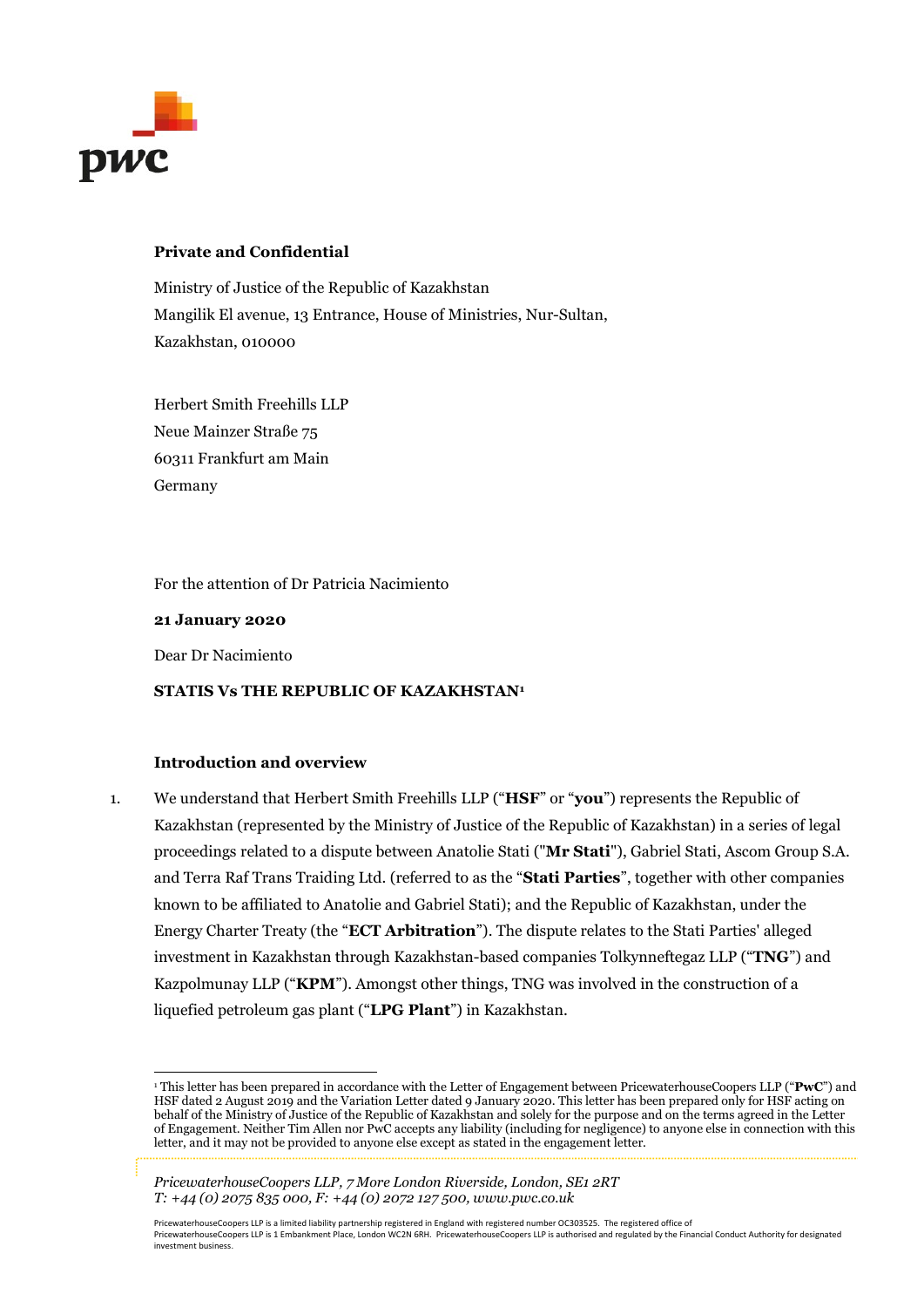

- 2. We understand that on 19 December 2013, the Stati Parties obtained an arbitral award issued by a tribunal of the Arbitration Institute of the Stockholm Chamber of Commerce (the "Tribunal") of around USD 500 million against the Republic of Kazakhstan (the "**Award"** and the "**Awarded** Amount"). We understand that the Awarded Amount was based, in respect of the value of the LPG Plant, on an indicative bid which had been submitted for that plant. This indicative bid was based on a combination of TNG's historical costs allegedly spent on the LPG Plant and TNG's reported levels of earnings (referred to as " $EBITDA"$ <sup>2</sup>), as shown by the TNG interim financial statements for the six months to 30 June 2008.
- 3. After the date of the Award, the Republic of Kazakhstan initiated annulment proceedings in the Svea Court of Appeals in Stockholm, at the seat of the ECT Arbitration. During the course of the annulment proceedings, a new set of facts was discovered by the Republic of Kazakhstan that allegedly reflected that the Award and the Awarded Amount had been fraudulently obtained. We understand that the Svea Court of Appeals in Stockholm did not decide on the merits of Kazakhstan's fraud arguments and did not annul the Award.
- 4. In parallel to the annulment proceedings in Sweden, the Stati Parties commenced proceedings for enforcement of the Award in the United Kingdom, where following an exchange of written and oral submissions in a two day hearing, on 6 June 2017 the English High Court decided that "there is  $q$ sufficient prima facie case that the Award was obtained by fraud" (the "Prima Facie Fraud Judgement").<sup>3</sup> The Prima Facie Fraud Judgement is attached as Exhibit 1.
- 5. Immediately after the English High Court issued the Prima Facie Fraud Judgement, the Stati Parties initiated new enforcement proceedings in seven jurisdictions and subsequently discontinued the English High Court proceedings. The Republic of Kazakhstan is contesting the enforcement of the Award, claiming that it had been procured by the Stati Parties by fraud. We understand that the Republic of Kazakhstan's challenge reflects further information which has come to light through to late 2019, including (as we explain further below) the withdrawal of previously issued audit and review opinions by KPMG Audit LLC ("KPMG") on the financial statements of various companies owned by the Stati Parties.
- 6. We have previously prepared a letter (dated 19 August 2019) for HSF in relation to these legal proceedings (the "August 2019 PwC Letter", a copy of which is included in Exhibit 2 to this letter). In that letter we concluded that, inter alia, based on the information we had reviewed, TNG's financial

<sup>-</sup><sup>2</sup> Being Earnings Before Interest, Taxation, Depreciation and Amortisation.

<sup>3</sup> Judgement of Mr Justice Knowles CBE in the High Court of Justice dated 6 June 2017, Case No CL-2014-000070 between the Stati Parties and Kazakhstan, Exhibit 1.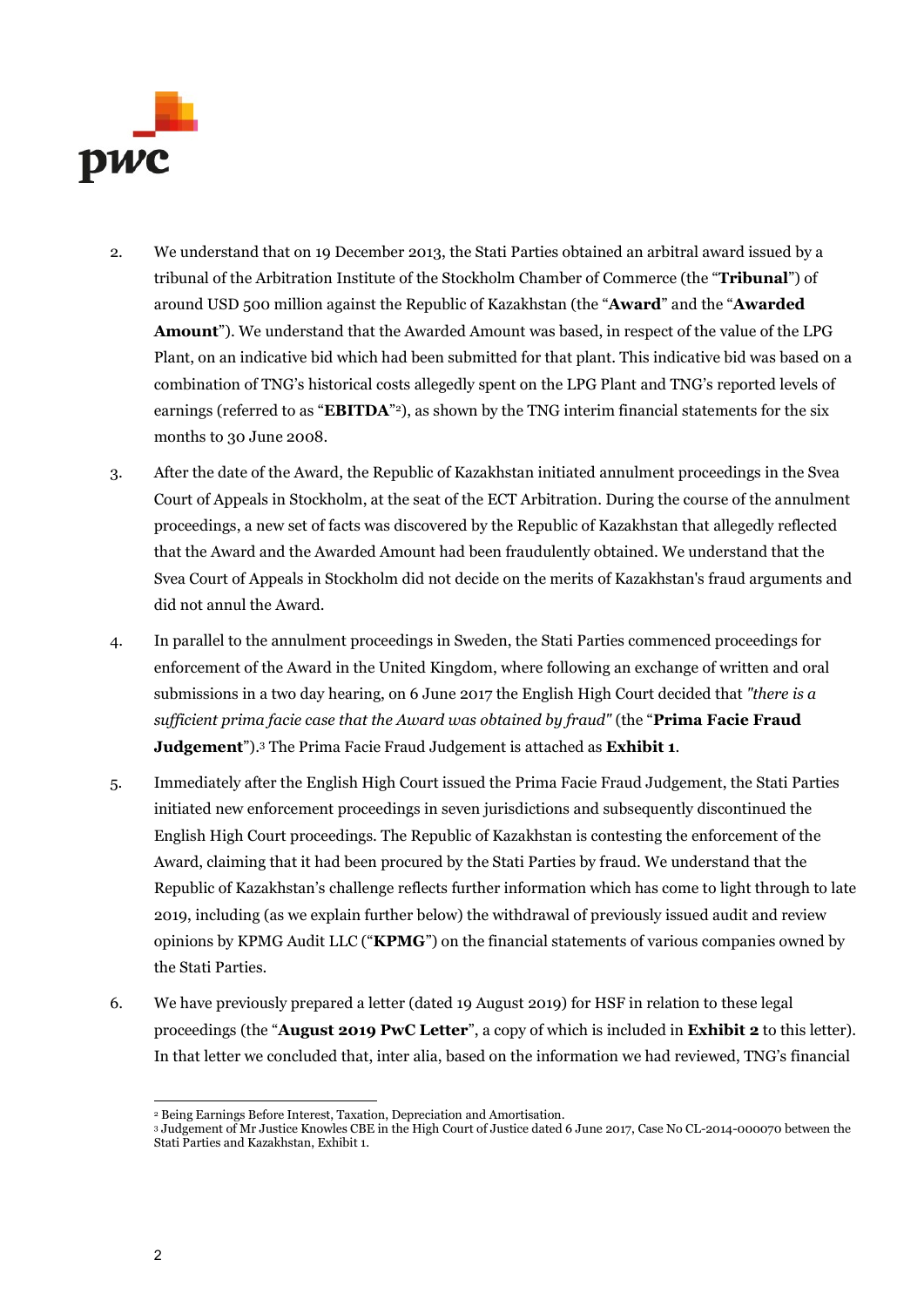

statements for the years ended 31 December 2006 to 2009, as well as TNG's interim financial statements for the period ended 30 June 2008 were materially misstated. Further, we concluded from the information that we had reviewed that the Stati Parties appeared to have provided false representations to its auditors, KPMG and that to the extent this was the case and these misrepresentations were intentional this would seriously impair the integrity of TNG's management.

7. As explained further below, since the date of the August 2019 PwC Letter, you have provided us with a number of additional documents, including copies of certain correspondence between KPMG and the Stati Parties. For the purpose of this letter, you have asked us to review and comment upon this additional information. For context, we first set out below an overview of our understanding of the Republic of Kazakhstan's case on fraud against the Stati Parties. We then set out an overview of the additional information that has now been provided to us, before commenting on the additional information provided to us.

#### Overview of our understanding of the Republic of Kazakhstan's case on fraud

- 8. We set out below our understanding of the Republic of Kazakhstan's case on fraud, to the extent such case pertains to our views expressed herein.
- 9. The Republic of Kazakhstan's case on fraud against the Stati Parties is grounded on the alleged fraudulent extraction of funds through inflated costs, concealed by fraudulent financial reporting. During the period from at least 2007 to 2009, the Republic of Kazakhstan alleges that the Stati Parties materially falsified the financial statements of the three Stati companies operating in Kazakhstan: (1) Tristan Oil Ltd. ("Tristan"); (2) Kazpolmunay LLP ("KPM") and (3) Tolkynneftegaz LLP ("TNG") (jointly, the "Financial Statements"). The Stati Parties did this by undertaking a series of inflated related-party transactions that they concealed from their auditors and the outside world. The effect of these inflated related-party transactions was to significantly overstate the costs of the underlying companies and, in turn, allowing the Stati Parties to then directly benefit from the value of the overstated costs.
- 10. The Stati Parties also fraudulently obtained audit reports from KPMG opining that the Financial Statements of Tristan, KPM, and TNG presented fairly, in all material respects, the financial position of Tristan, KPM and TNG, when in fact they were materially misstated. The Stati Parties did this by mis-representing to KPMG, in particular, in connection with the 2007 to 2009 annual audits and/or the quarterly and six-monthly reviews of the Financial Statements of Tristan, KPM, and TNG. The Stati Parties failed to disclose the inflated transactions with related parties in these financial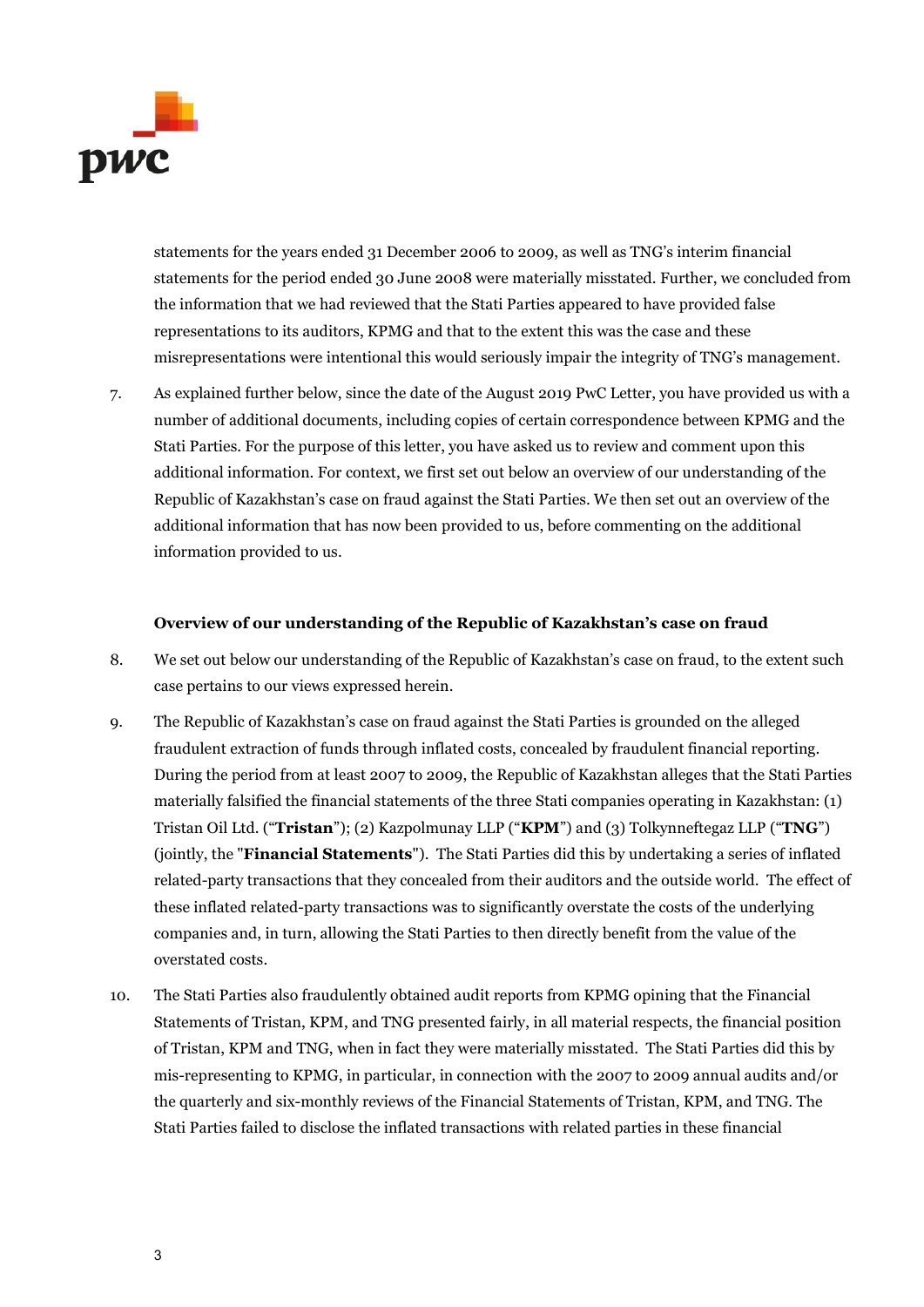

statements and, indeed, provided written representations to KPMG that these inflated transactions were not with related parties. The reason for the identification and disclosure requirements in relation to related parties is that related party transactions carry a higher risk of fraud and misstatement, given the related ownership of the parties. In turn, where related parties are identified, a separate set of audit procedures would normally be undertaken to establish the 'arm's length' nature of the related party transactions.

- 11. The Stati Parties used the audited, yet false, Financial Statements to raise finance from investors (the "Noteholders"). The Republic of Kazakhstan alleges that, acting through Tristan, the Stati Parties entered into an Indenture pursuant to which two tranches of notes in the aggregate principal amount of USD 300 million and USD 120 million (together, the "Tristan Notes") were sold to the Noteholders on or about 20 December 2006 and 7 June 2007, respectively.
- 12. As noted above, after the Award was issued, facts came to light that began to reveal the Stati Parties' fraudulent scheme. Inter alia, in their Financial Statements and during the ECT Arbitration, the Stati Parties claimed to have invested USD 245 million in the construction of the LPG Plant. Evidence discovered after the Award shows that this amount was based on deliberate misrepresentations in relation to, and recording of, the real costs incurred by the Stati Parties. These misrepresentations were based on various schemes involving a purportedly independent, arms-length company, Perkwood Investments Ltd ("Perkwood").
- 13. In reality, Perkwood was not an independent arms-length company but a company controlled by Mr Stati and which had no employees nor premises and filed dormant company accounts.
- 14. Based on the evidence of the Stati Parties, the Tribunal relied on an indicative bid that the Stati Parties obtained from a potential purchaser (the "Indicative Bid").4 It determined the bid value attributable to the LPG Plant "…as an arithmetical average between the matrix of comparative method value and cost method value. … Historical costs of US \$193 million were used as a base for cost method valuation."<sup>5</sup>
- 15. The above LPG Plant historical costs of USD 193 million used in the Indicative Bid were based on:<sup>6</sup>

 $\overline{a}$ <sup>4</sup> Which it considered to be "the relatively best source of information for the valuation", Award, paragraph 1747.

<sup>5</sup> KMG Indicative Bid, points d and f.

<sup>&</sup>lt;sup>6</sup> The KMG Indicative Bid refers to relying on the "Information Memorandum and publicly available information" at page 2. It is not clear from the bid letter whether or not KMG had access to the financial statements of TNG as part of "publicly available information", or relied solely on the analysis thereof contained in the Information Memorandum.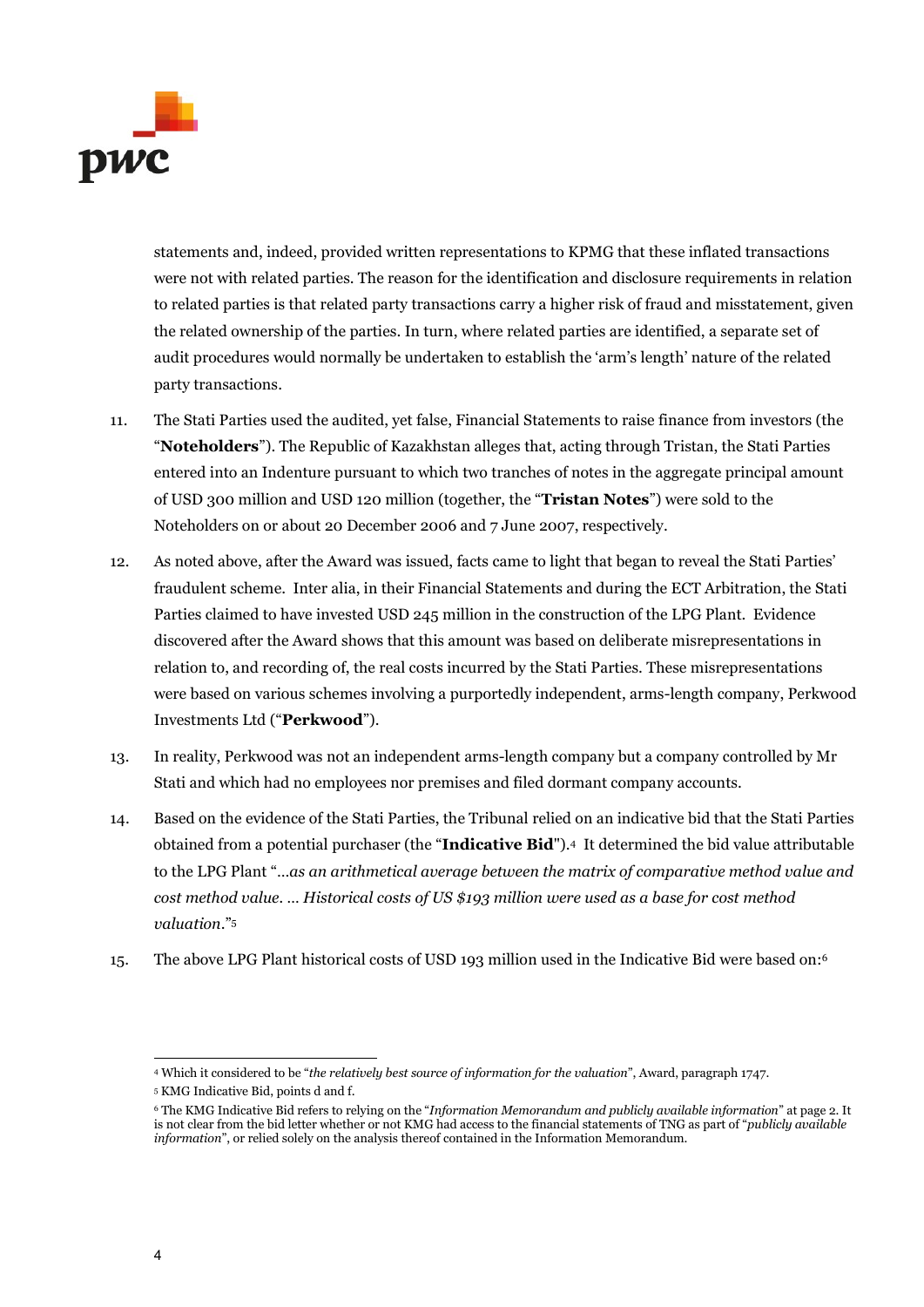

- An Information Memorandum dated August 2008 prepared by Renaissance Capital at the instruction of the Stati Parties for the purpose of the sale of KPM and TNG (the "Information **Memorandum**");7 and
- The financial information in the Information Memorandum was, in turn, derived from the Stati Parties' financial statements as of 30 June 2008, and audited combined financial statements and unaudited interim financial statements for earlier periods.<sup>8</sup>
- 16. Both the Information Memorandum and the Stati Parties' interim financial statements9 referred to USD 193 million as representing TNG's total capital investment in respect of the LPG Plant as of 30 June 2008.10 During the ECT Arbitration the Stati Parties submitted that the total construction cost for the LPG Plant amounted to USD 245 million (including costs incurred after 30 June 2008).<sup>11</sup> As detailed later, the costs of the principal equipment supplied by Tractebel Gas Engineering GmbH ("TGE") amounts to USD 35.1 million.
- 17. Following the date of the Award, we understand it has come to the attention of the Republic of Kazakhstan that the Stati Parties implemented a number of related-party transactions involving TNG, which resulted, *inter alia*, in the artificial inflation of the reported capital investments in respect of the LPG Plant.
- 18. In particular, we understand that a large proportion of the LPG Plant costs claimed to have been incurred by the Stati Parties were charged to TNG under Sale and Purchase Agreement No 01/01\_TNG\_PRK between Perkwood and TNG dated 17 February 2006 (the "Perkwood SPA").

<sup>-</sup>7 The purpose of the Information Memorandum is defined as follows: "This confidential information memorandum (the "Information Memorandum") is being furnished to a limited number of parties who have expressed an interest in obtaining further information in relation to and submitting proposals to acquire the Assets (as defined in the "Transaction summary" below) and who have signed and returned a confidentiality agreement with Kazpolmunay LLP ("KPM") and Tolkynneftegaz LLP ("TNG," and together with KPM, the "Companies").

<sup>&</sup>lt;sup>8</sup> The Information Memorandum refers to the following financial information it was based upon: "The financial information presented in this Information Memorandum is derived from the unaudited interim combined balance sheets and statements of income, cash flows and changes in shareholders' equity of KPM, TNG and Tristan Oil, as of and for the six months ended 30 June 2007 and 2008, and the audited combined balance sheets and statements of income, cash flows and changes in shareholders' equity of KPM, TNG and, with effect from its incorporation on 24 October 2006 and Tristan Oil, as of 31 December 2005, 2006 and 2007. In addition, financial information presented in this Information Memorandum is derived from the individual interim unaudited balance sheets and statements of income, cash flows and changes in shareholders' equity of KPM, TNG and, Tristan Oil, as of and for the six months ended 30 June 2007 and 2008, and the audited individual balance sheets and statements of income, cash flows and changes in shareholders' equity of KPM, TNG and, with effect from its incorporation on 24 October 2006, Tristan Oil for the years ended 31 December 2005, 2006 and 2007 KPM and TNG are in the process of restating their financials for the years ended 31 December 2005 and 2006 and Tristan Oil, with effect from its incorporation on 24 October 2006, for the year ended 31 December 2006."

<sup>9</sup> See analysis of the various financial statements further below.

<sup>10</sup> For example the Information Memorandum, page 10; Company Interim Statements of TNG, Note 15.

<sup>&</sup>lt;sup>11</sup> Refer to, for example, the Award at paragraph 879.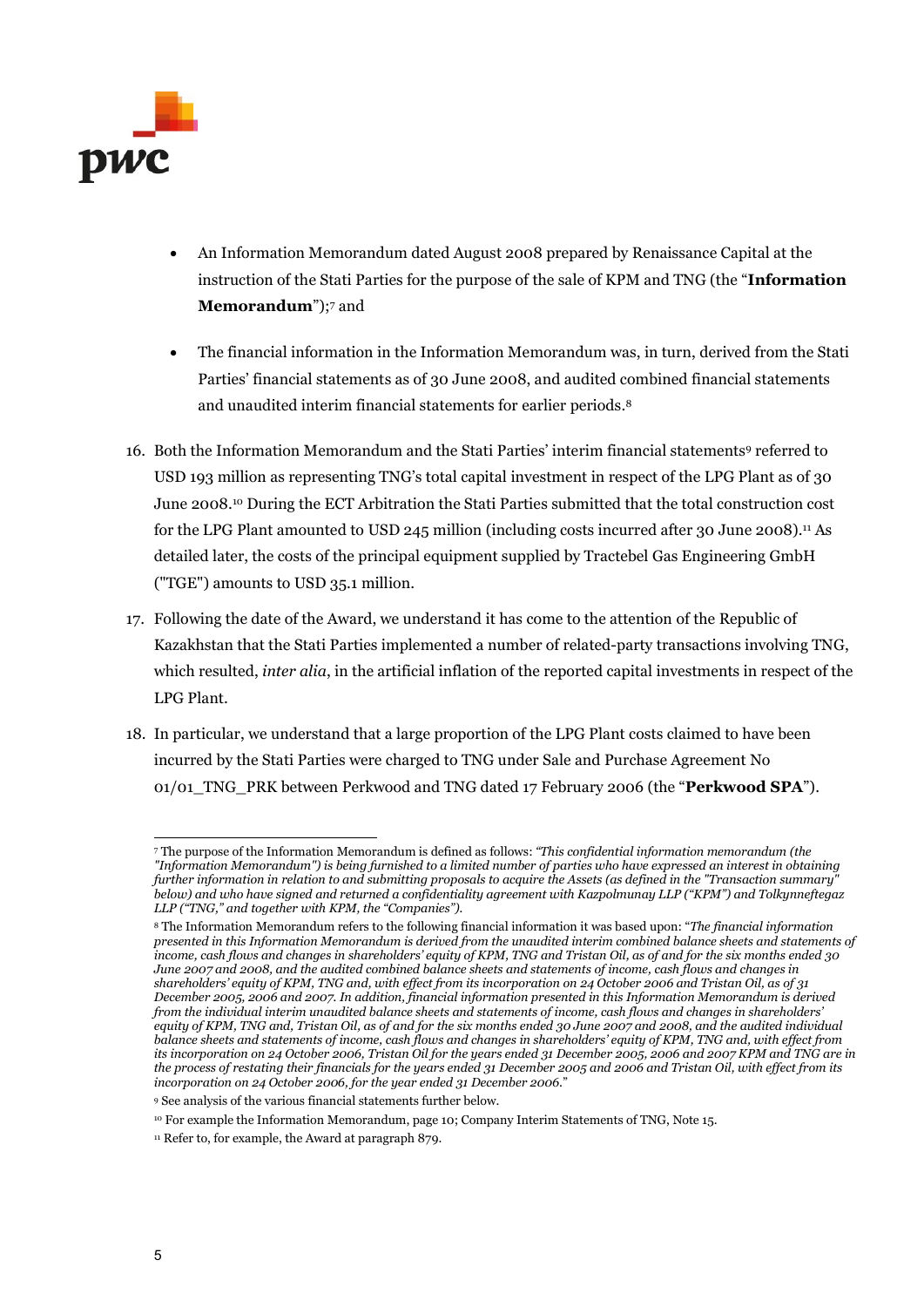

- 19. We understand in its legal proceedings, the Republic of Kazakhstan has put forward that using Perkwood "[t]he Statis (and the Stati Companies) utilised a number of schemes to inflate fictitiously the true construction costs that had actually been incurred in respect of the LPG Plant" $n^2$ , including inter alia via the following arrangements<sup>13</sup>:
	- Management fee under the Perkwood SPA. Charging of an unsubstantiated "management fee" of USD 44 million by Perkwood to TNG under the Perkwood SPA.
	- Annex 2 to the Perkwood SPA. 'Resale' to TNG, at a significant and unsubstantiated markup, of certain LPG equipment ("TGE Equipment") acquired from a third party equipment manufacturer and supplier, Tractebel Gas Engineering GmbH ("TGE"), through "a series of sham transactions"<sup>14</sup> through Azalia LLC ("**Azalia**") and Perkwood, both entities at all material times controlled by the Stati Parties.<sup>;15</sup>
	- Over-recognising capitalised interest in respect of the "costs" set out above.

# KPMG's audit and review of the financial statements of the Stati Parties

20. As set out above, the Information Memorandum on which the Indicative Bid was based, and in-turn the Award was also based, was derived from TNG's combined interim financial statements as of 30 June 2008 (and the corresponding underlying accounting records). TNG's combined interim financial statements at 30 June 2008 were reviewed by KPMG who issued the following opinion on these statements on 15 August 200816:

> "Based on our review, nothing has come to our attention that causes us to believe that the combined interim financial statements do not present fairly, in all material respects, the combined interim financial position of the Companies as at June 30, 2008, and their combined interim financial performance for the three- and six-month periods ended June 30, 2008 and their combined interim cash flows for the six-month period then ended in

<sup>-</sup><sup>12</sup> Defendant's Points of Claim in the English High Court, paragraph 10.

<sup>&</sup>lt;sup>13</sup> We consider these in more detail further below.

<sup>14</sup> Expert opinion on transfer pricing aspects of intercompany transactions between Azalia, Perkwood and TNG, paragraphs 17 and 109.

<sup>15</sup> With respect to control: Perkwood: Claimants' Points of Defence in the English High Court, paragraph 11 – with reference to the Defendant's Points of Claim, paragraph 9. Azalia: Claimants' Points of Defence in the English High Court, paragraph 16.1. 16 TNG 30 June 2008 combined interim financial statements.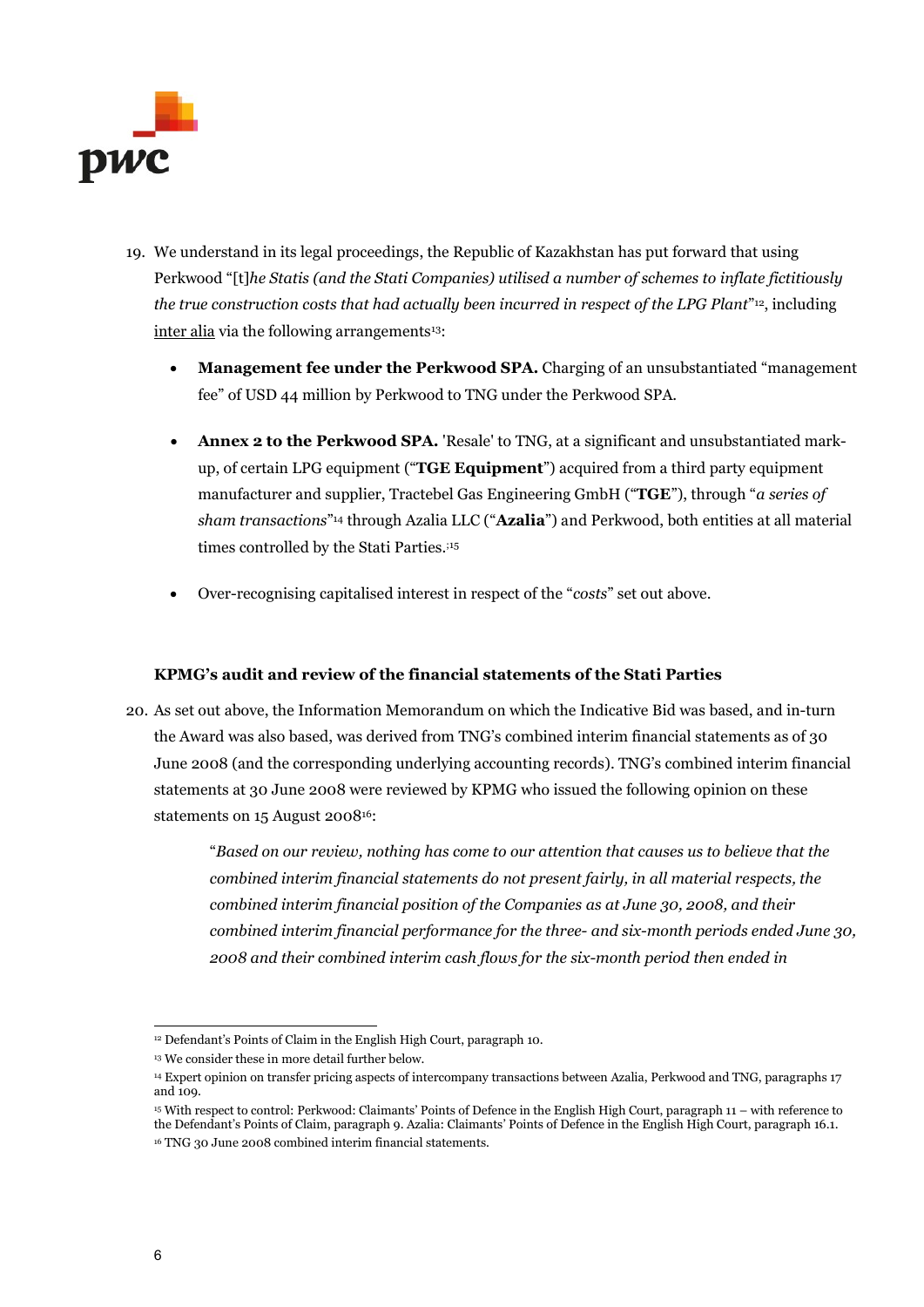

accordance with International Financial Reporting Standard IAS 34 Interim Financial Reporting."

# The KPMG Correspondence: Factual Overview

- 21. As set out above, since the date of the August 2019 PwC Letter, we have been provided with certain correspondence between certain representatives of the Stati Parties and KPMG, who were the auditors to the Stati Parties, including TNG (we refer to this correspondence as the "KPMG Correspondence"). A copy of the KPMG Correspondence is included in Exhibit 3 to this letter.
- 22. The first part of the correspondence took place in 2016 (the "2016 Correspondence"). We understand that the Republic of Kazakhstan learned of the existence of the 2016 KPMG Correspondence only recently, on 25 October 2019.
- 23. The second part of the KPMG Correspondence took place in 2019 (the "2019 KPMG Correspondence") and partially included correspondence to / from counsel for the Republic of Kazakhstan. We understand that the Republic of Kazakhstan learned of the existence of the 2019 KPMG Correspondence addressed from KPMG to Stati only on 25 October 2019.
- 24. The 2016 KPMG Correspondence provides as follows:
	- (i) 15 February 2016 Letter from KPMG to Mr Stati: KPMG informs Mr Stati that it has become aware of facts which may have caused "the audit reports to be amended, had such facts been known to us at the audit report date." The issues raised by KPMG included:
		- $\triangleright$  queries in relation to the substance of a USD 44 million management fee charged by Perkwood to TNG;
		- $\triangleright$  whether Perkwood was in fact a related party to TNG;
		- $\triangleright$  questioning why Perkwood had charged TNG for equipment for the LPG Plant at a level which was significantly different to the actual supplier costs for the equipment<sup>17</sup>; and
		- $\triangleright$  KPMG also noted that they had become aware that "Perkwood was not an operating" entity" and that it had submitted "*dormant accounts*"<sup>18</sup>.

 $\overline{a}$ 

<sup>17</sup> KPMG Correspondence, letter dated 15 February 2016.

<sup>&</sup>lt;sup>18</sup> KPMG Correspondence, letter dated 15 February 2016.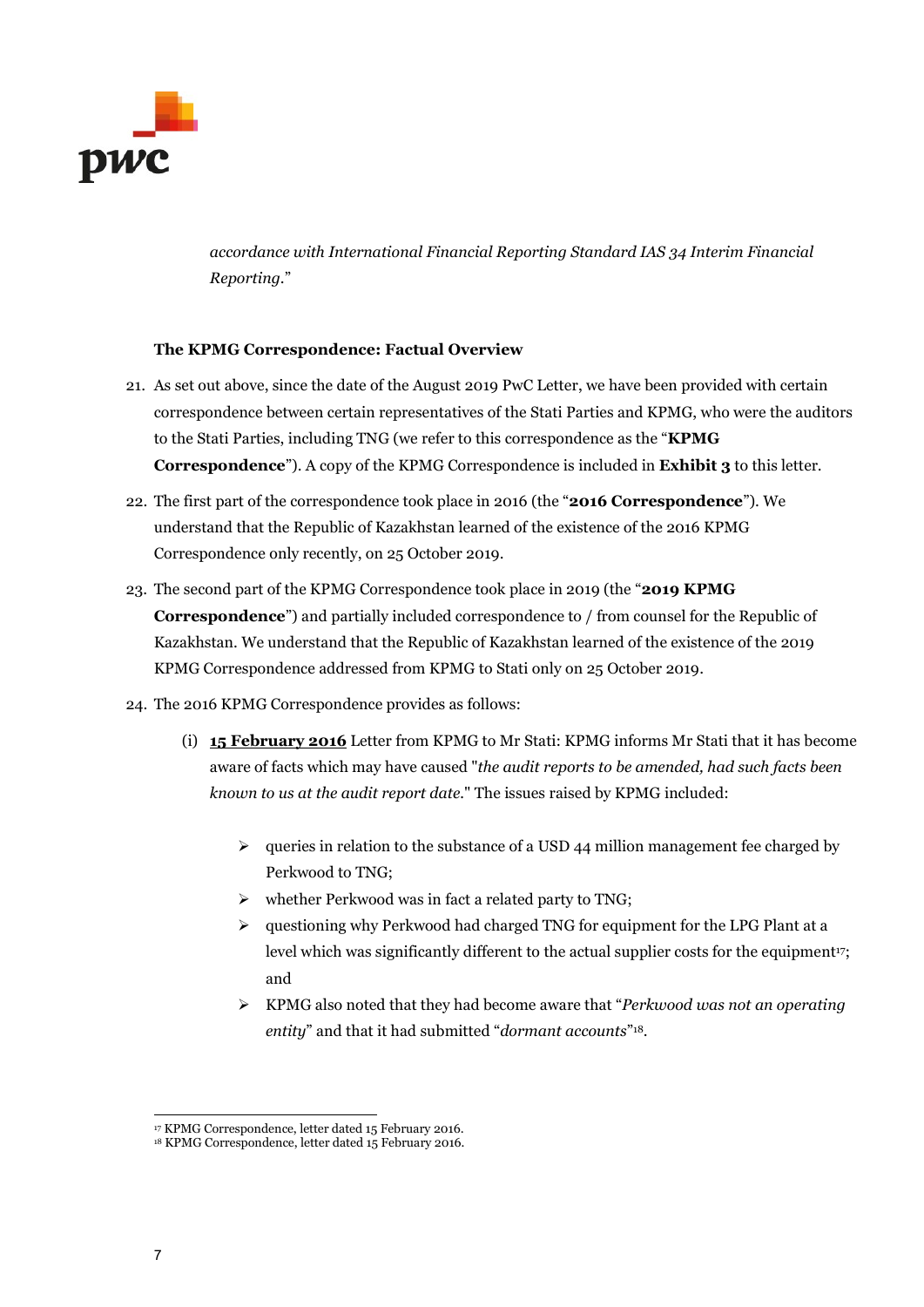

KPMG concluded the letter by stating: "In case we receive no explanations or additional representations, we remain [sic] our rights to seek to prevent future reliance on our audit reports and in particular to withdraw our audit reports and to inform about such withdrawal all parties who are still, in our view, relying on these reports, included but not limited, [sic] Ministry of Justice of the Republic of Kazakhstan and the Svea Court of Appeals."

- (ii) 26 February 2016 Letter from Mr Stati to KPMG: In this letter Mr Stati does not address any of the questions raised by KPMG and concludes by stating "We expressly reserve the right to hold your firm accountable should you choose not to co-operate with us and/or proceed to withdraw your audit reports".
- (iii) 10 March 2016 Letter from KPMG to Mr Stati: KPMG reiterated its audit-related inquiries of its February 2016 letter.
- 25. Based on the 2016 KPMG Correspondence, the Stati Parties do not appear to have provided a response to this second letter sent by KPMG in 2016. We understand that the Republic of Kazakhstan is not aware of any further communications between the Stati Parties and KPMG, during the period from March 2016 to July 2019.
- 26. As can be seen from the 2016 KPMG Correspondence, KPMG was aware at the time that the Republic of Kazakhstan had initiated setting aside proceedings in the Svea Court of Appeals in Stockholm. In these proceedings the Republic of Kazakhstan submitted the then-available evidence of the fraud to the Svea Court of Appeals in Stockholm, consisting in essence in denouncing the same issues as raised by KPMG in its first letter of 15 February 2016. We understand that the Stati Parties have not disclosed the 2016 KPMG Correspondence to the Svea Court of Appeals in Stockholm or the Republic of Kazakhstan. An overview of the main developments before the Svea Court of Appeals in 2016 is set out in the Affidavit of the Swedish lead counsel for the Republic of Kazakhstan, Alexander Förster, attached as Exhibit 4.
- 27. The 2019 KPMG Correspondence consists of the following:
	- (i) 5 July 2019 Letter from HSF to KPMG: HSF informed KPMG of new evidence that they had been provided with in the form of the sworn deposition of Mr Artur Lungu, (the former Vice-President of Tristan Oil Ltd. and Chief Financial Officer (CFO) of Ascom) from the US courts, who when asked about the relationship between TNG and Perkwood, we understand testified under oath that "all of the transactions between TNG and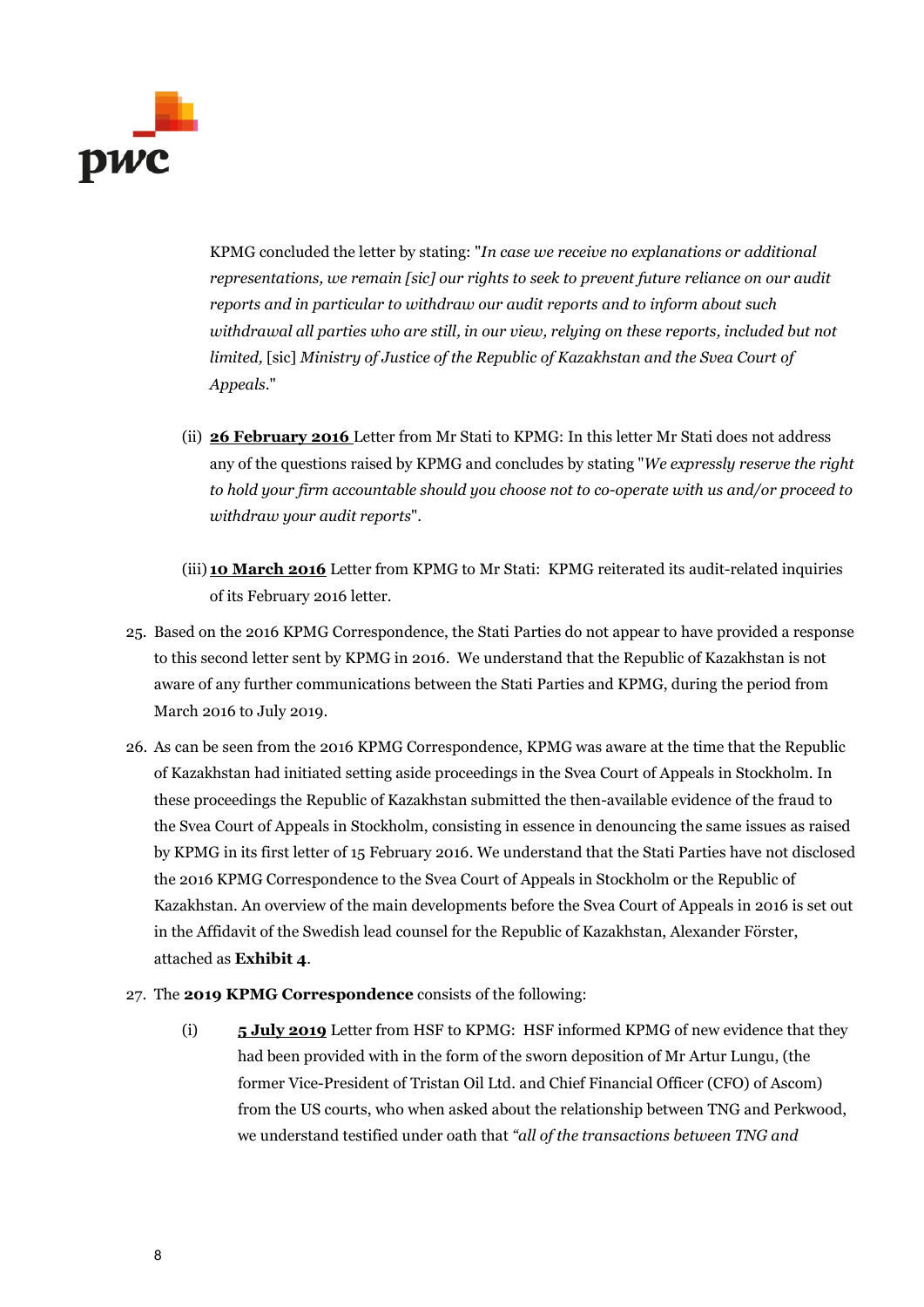

Perkwood should have therefore been disclosed as related party transactions". Artur Lungu further explicitly stated under oath that the representation letters from the Stati Parties' management to KPMG were materially false. An affidavit of US counsel for the Republic of Kazakhstan summarizing the deposition of Artur Lungu is attached as Exhibit 5.

(ii) 5 August 2019 Letter from KPMG to the Stati Parties: Following up on the sworn testimony of the Stati Parties' former CFO, KPMG requested additional information in relation to the transactions between TNG and Perkwood in order "… to assess the potential impact on the financial statements of the Companies, and our audit report."

The Stati Parties apparently did not respond to this letter.

(iii) 21 August 2019 Letter from KPMG to the Stati Parties: KPMG states that having received no response to their questions and having completed their own independent assessment, KPMG had concluded that the omissions in the annual and interim financial statements of TNG were "material " to the Financial Statements.19 KPMG also noted that the additional information obtained by KPMG reflects "that the management of [the Stati parties] made misrepresentations to KPMG Audit LLC". <sup>20</sup>

KPMG concludes by stating:

"We are therefore writing to inform you that you should immediately take all necessary steps to prevent any further, or future, reliance on the following audit reports issued by KPMG Audit LLC".

We understand that the Stati Parties did not disclose this letter in the then ongoing court proceedings and, as noted above, that the Republic of Kazakhstan learned of it only on 25 October 2019.

(iv) Correspondence between 6 September and 3 October 2019: We understand that the Republic of Kazakhstan only learned on 25 October 2019 of further correspondence between the Stati Parties and KPMG:

 $\overline{a}$ 

<sup>19</sup> KPMG Correspondence, letter dated 21 August 2019.

<sup>20</sup> KPMG Correspondence, letter dated 21 August 2019.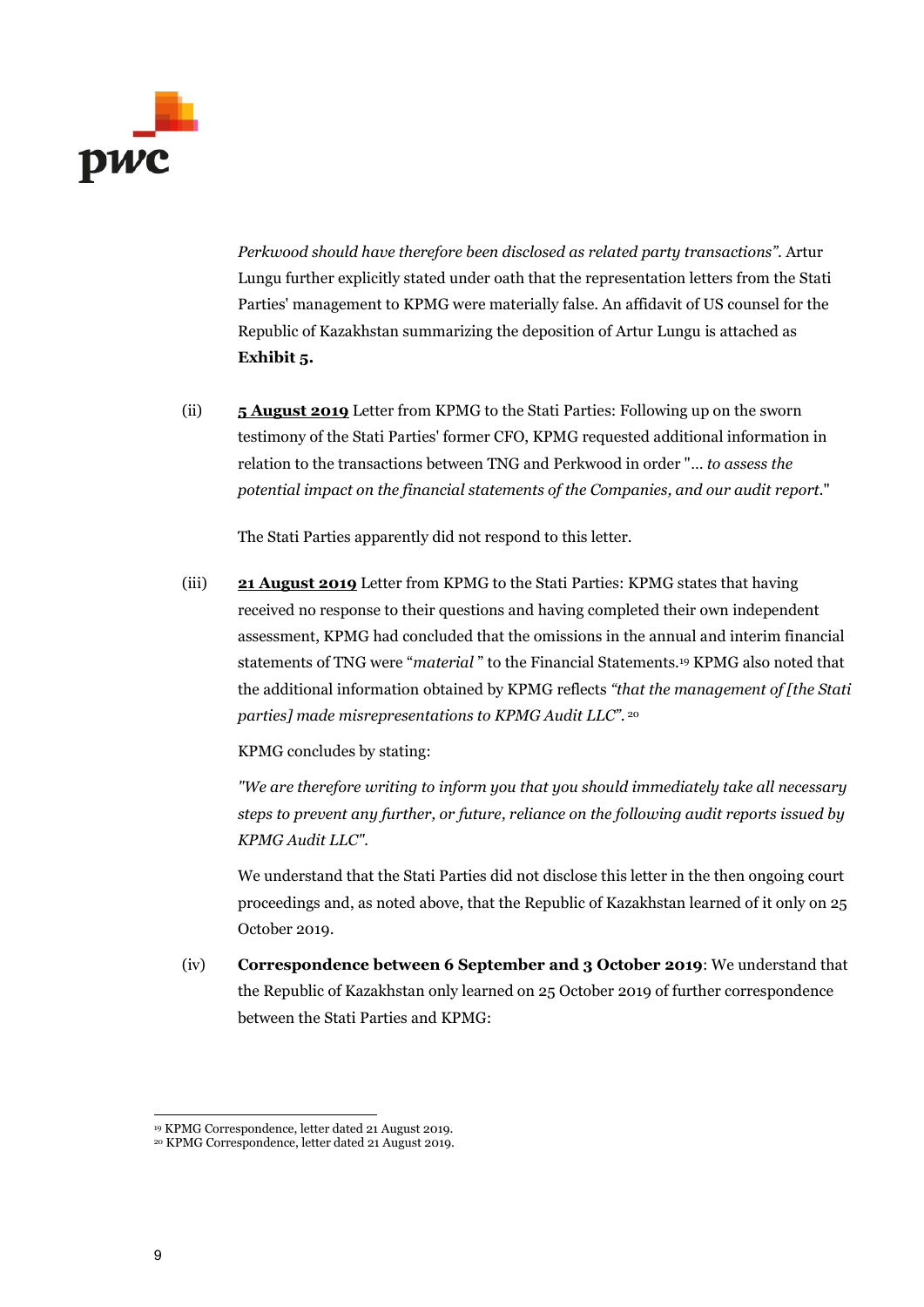

- Letter from Mr Stati to KPMG of 6 September 2019 requesting KPMG to withdraw their letter invalidating the audits;
- Letter from KPMG to Mr Stati of 20 September 2019 noting again that there had been no response and that to date their "questions raised remain conspicuously unaddressed" in the most recent correspondence received back from the Stati Parties.<sup>21</sup> KPMG noted that the identification of Perkwood as a related party is "in conflict with multiple representation letters signed inter alia by Mr. Stati". <sup>22</sup> As a consequence, KPMG confirms for the second time that the audit reports must not be relied upon:

"In the absence of any evidence to the contrary  $-$  which to date Mr. Stati has failed to provide – there is no justification for a change in KPMG's position."

- Letter Mr Stati to KPMG of 25 September 2019 alleging that Mr Stati had not had sufficient time to answer the questions of KPMG.
- Letter KPMG to Mr Stati of 3 October 2019 where KPMG further took note of the "shifting explanations for the failure to provide a response" which they found to be "without basis". <sup>23</sup> KPMG confirms for the third time that there is no basis for KPMG to change its position in view of the repeated failure of Mr Stati to provide any explanation despite having had ample time:

"…we have not received a substantive response to the allegations we reported to you in our 5 August Letter (indeed, we note that you have made no effort at all to deny these)."

(v) Letter from KPMG to HSF on 21 August 2019: On the same day on which KPMG requests the Stati Parties to ensure that no further and future reliance is placed on the audit reports, KPMG also informs HSF about this demand to the Stati Parties. We understand that until 25 October 2019 this is the only letter of the 2016 and 2019 KPMG Correspondence that was known to the Republic of Kazakhstan and their counsel.

We set out below our comments on the information contained in the KPMG Correspondence.

<sup>-</sup><sup>21</sup> KPMG Correspondence, letter dated 20 September 2019.

<sup>22</sup> KPMG Correspondence, letter dated 20 September 2019.

<sup>23</sup> KPMG Correspondence, letter dated 3 October 2019.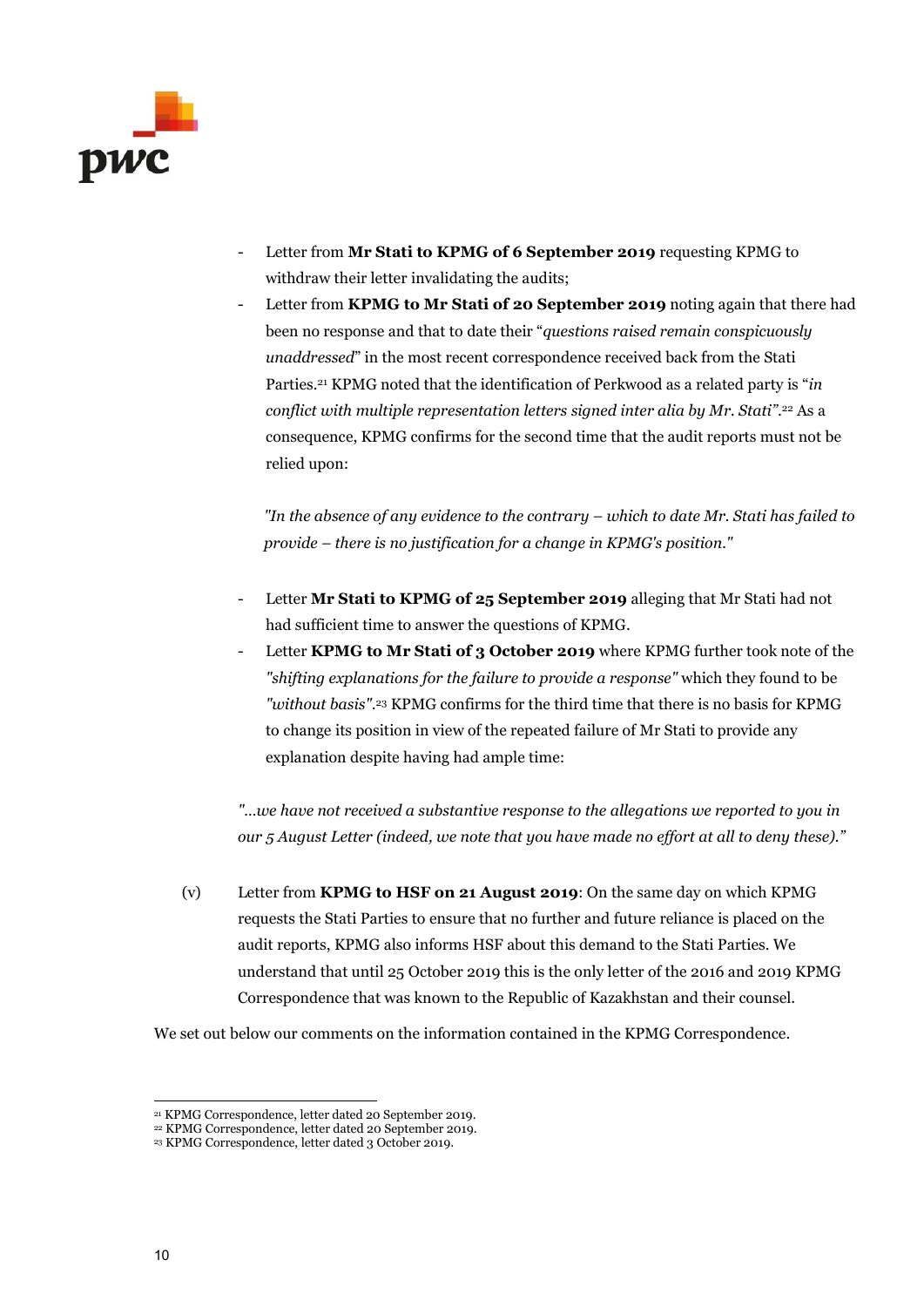

### Findings from the KPMG Correspondence

#### No further or future reliance on audit reports

- 28. The issues raised by KPMG in the 2016 and 2019 KPMG Correspondence with the Stati Parties relate to serious and material allegations of misstatement.
- 29. The absence of a substantive response from the Stati Parties to the issues raised by KPMG is concerning and entirely undermines the reliability of the Financial Statements and related information.
- 30. Further, the fact that KPMG itself apparently was unable to answer the questions raised to the Stati Parties from the information it possessed suggests an inaccuracy and / or incompleteness in the relevant information provided previously by the Stati Parties to KPMG.
- 31. The decision by KPMG in 2019 to take steps to prevent any further, or future, reliance on the audit opinions that had previously been issued by KPMG in respect of TNG et al. is a highly unusual and serious issue. The actions taken by KPMG do not only go to specific transactions, for example in relation to those between Perkwood and TNG, but represent in effect a complete 'withdrawal' by KPMG of its audit opinions over all of the financial information of the Financial Statements. This includes but is not limited to KPMG's report on the TNG financial statements to 30 June 2008 that formed the basis of the costs and EBITDA figures that fed into the calculation of the Awarded Amount. As set out in the KPMG Correspondence, it further extends as well to a wider range of 26 sets of financial statements prepared by the Stati Parties for which KPMG had previously issued audit reports.
- 32. We note that, in their letter of 21 August 2019 to Mr Stati, KPMG also request that Mr Stati "should immediately take all necessary steps to prevent any further, or future, reliance" on the 2007 to 2009 audit reports and opinions in respect of Mr Stati's Kazakh companies. We understand that the Financial Statements to which these audit reports refer have been relied upon by the Stati Parties in the ECT Arbitration, their witnesses, their experts, and their counsel, as well as the Arbitral Tribunal, and they continue to be part of the court records in the court proceedings following the Award.

### The actions taken by KPMG are significant and extremely rare

33. The effective 'withdrawal' of an audit opinion is a last resort by an auditor and only arises in rare circumstances, including for example when management can provide no explanation for repeated,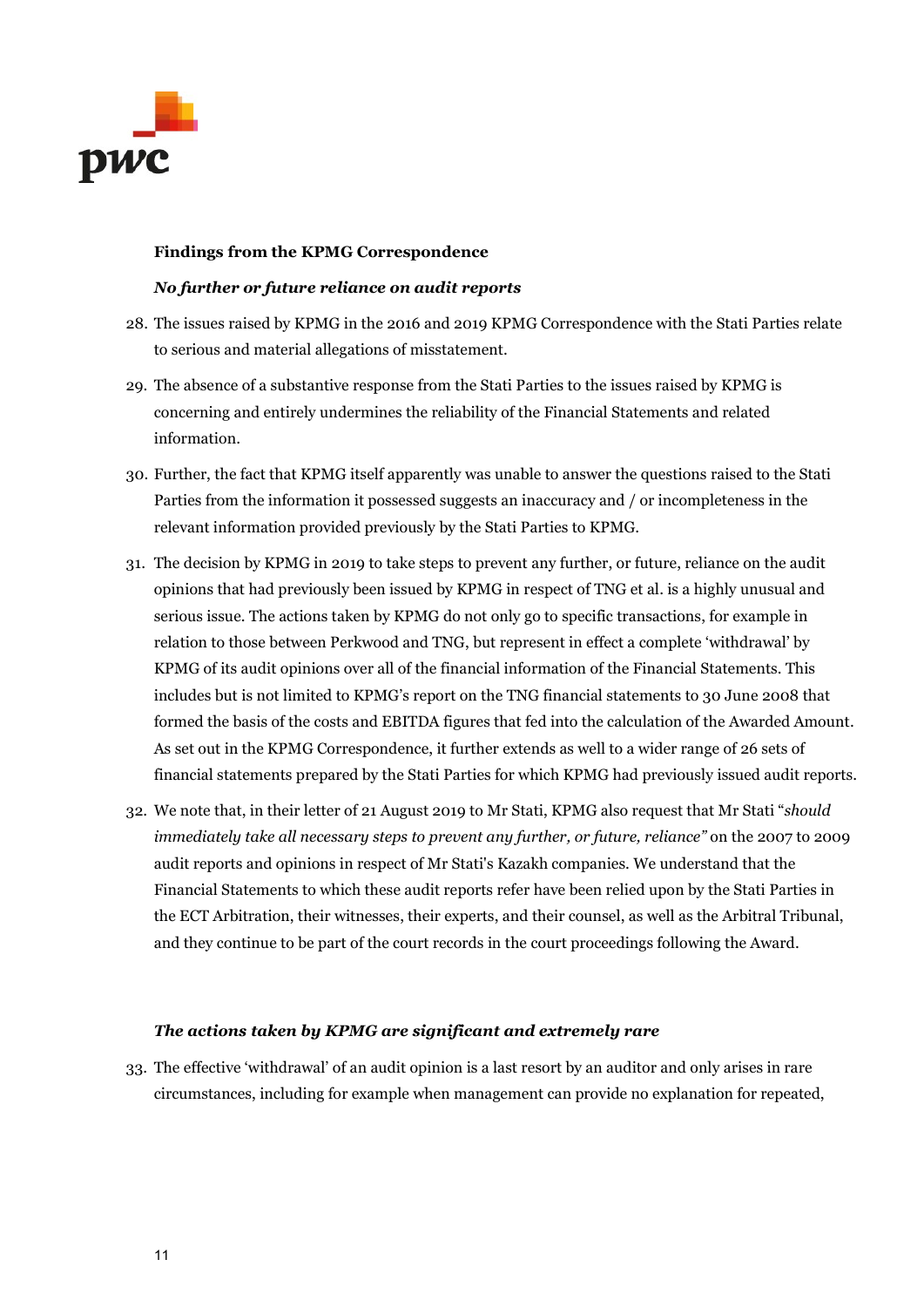

material false statements by management to the auditor and/or when management can provide no explanation for material misstatements in the accounts and resulting financial statements.

- 34. The correspondence in 2019 between KPMG and the Stati Parties is also very unusual in that management did not engage with its auditors to respond to allegations that (i) financial data is materially misstated; and (ii) that representations provided previously by management have been found to be wrong.
- 35. To put the actions of KPMG in context, we have consulted with our own audit standards team at PricewaterhouseCoopers LLP. They have informed us that in the UK, there has only been one occasion that they can recall over the past fifteen years, a period during which PricewaterhouseCoopers LLP has issued tens of thousands of audit opinions, when PricewaterhouseCoopers LLP has had to take similar actions to 'withdraw' a previously issued audit opinion.
- 36. As KPMG informs the Stati Parties in its letter of 10 March 2016, KPMG's "professional obligation is to protect the quality of our audit work to our client and to the parties using our audit report." We understand that the Financial Statements to which these audit reports refer have been used by the Stati Parties in the ECT Arbitration, their witnesses, experts, and counsel, as well as the Arbitral Tribunal, and they are also part of the court records in the court proceedings following the Award.

### Impact on Financial Statements

- 37. Without rationale or justification for the transactions between TNG and Perkwood, there appears to be no basis for the level of funds transferred from TNG to Perkwood and in essence, they appear to simply represent a means for shifting funds from TNG (which we understand were originally provided by various third-party investors) to Perkwood and, thus, to an entity controlled by the Stati Parties. The KPMG Correspondence also shows that the costs recorded in respect of the LPG Plant, including those capitalised, would appear to be materially misstated.
- 38. The above, coupled with the withdrawal by KPMG of its audit opinions, renders the Financial Statements to be entirely unreliable.

#### Non-reliance extends to entire credibility

39. From the perspective of a user of the Financial Statements, the ultimate request by KPMG that the Stati Parties undertake steps to cease any further, or future, reliance on KPMG's audit reports issued is also a very serious issue. The actions of KPMG, and the KPMG Correspondence, show that KPMG had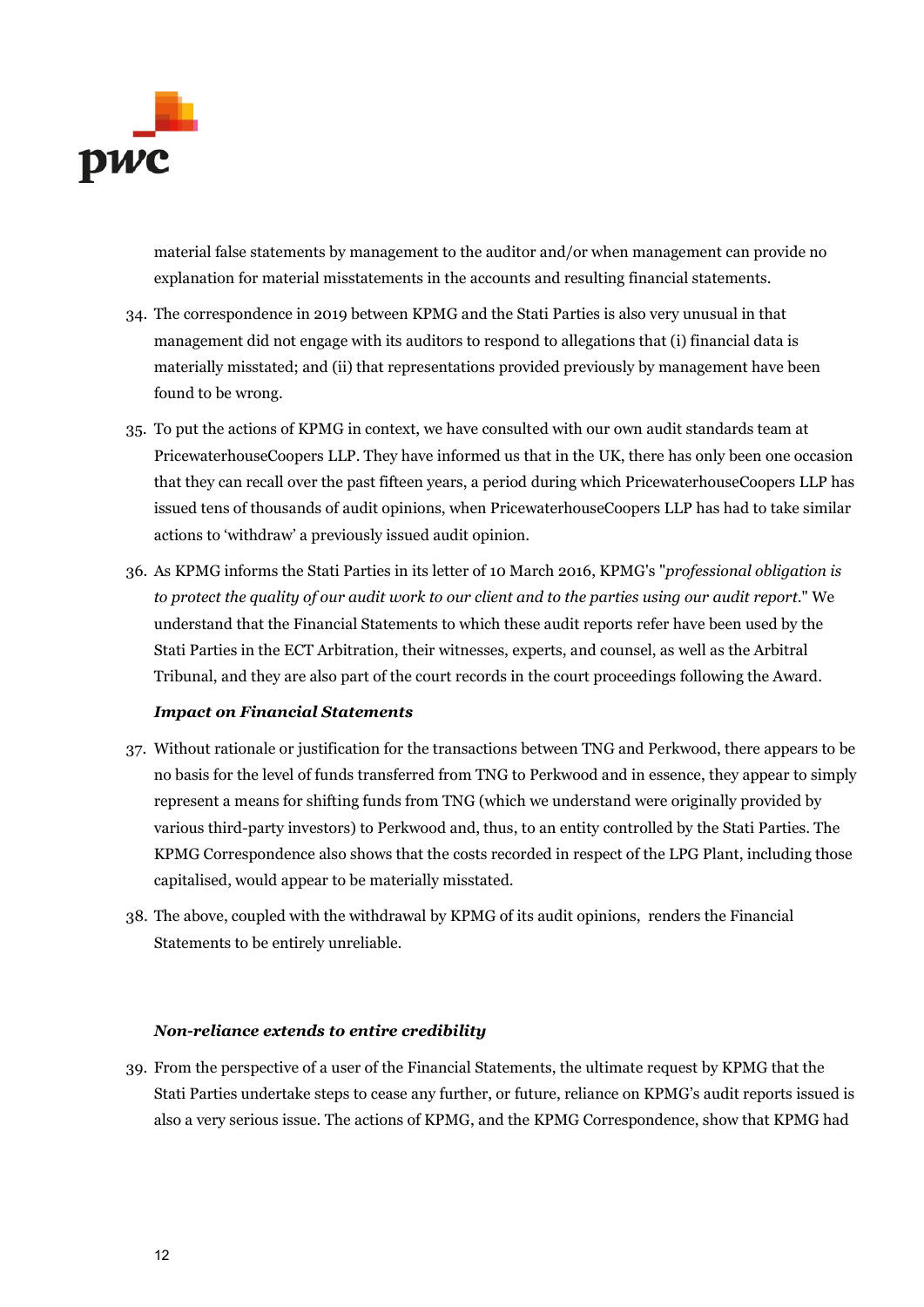

reached the conclusion that the Financial Statements and supporting documents / records of TNG were materially misstated. Further, the KPMG Correspondence records that misleading representations had been provided by management of the Stati Parties to KPMG. Such misleading representations demonstrate the lack of credibility of management and further increase the skepticism with which any information provided by them would be / should be viewed.

40. In short, the actions taken by KPMG and their subsequent actions would entirely remove confidence in the reliability of Tristan's, TNG's and KPM's overall financial information and anything derived therefrom or based thereon (including, but not limited to, any written and oral testimony in the ECT Arbitration, expert opinions and statements from counsel based on such financial information<sup>24</sup>).

# The Stati Parties concealed that Perkwood was a Related Party

- 41. The KPMG Correspondence confirms KPMG's position that the Stati Parties falsified their related party disclosures to KPMG, thus creating the false impression on the part of KPMG and any other users of the Financial Statements that Perkwood was an independent third party when in reality it was a company controlled by Mr Stati.
- 42. This is also confirmed in the Prima Facie Fraud Judgement stating that "…there is no reference in the financial statements of TNG to Perkwood being a related party. This gives rise to the strongest suggestion that even the auditors of TNG did not know, with one consequence being that audit or review scrutiny of related-party dealings was avoided." 25

### Money laundering

43. Aside from the seriousness of the events that form the basis of KPMG's actions, which undermine the reliability of TNG's overall financial data and the credibility of management, the issues raised by KPMG also raise a number of potential 'red-flags' in relation to broader money laundering issues. Potential red-flags in relation to money laundering typically include the following items<sup>26</sup>:

 $\overline{a}$ <sup>24</sup> We understand that this is as confirmed by Justice Knowles: "Before the Tribunal, the Claimants claimed to have invested more than US\$ 245 million in the development and construction of the LPG Plant. This was the evidence of the first Claimant himself and of Mr. Lungu called by the Claimants, each by witness statement and in oral evidence before the Tribunal. It carried through into expert reports and into statements from arbitration counsel." No. 16

<sup>25</sup> Judgement of Mr Justice Knowles CBE in the High Court of Justice dated 6 June 2017, Case No CL-2014-000070, para. 71. <sup>26</sup> https://flagitup.campaign.gov.uk/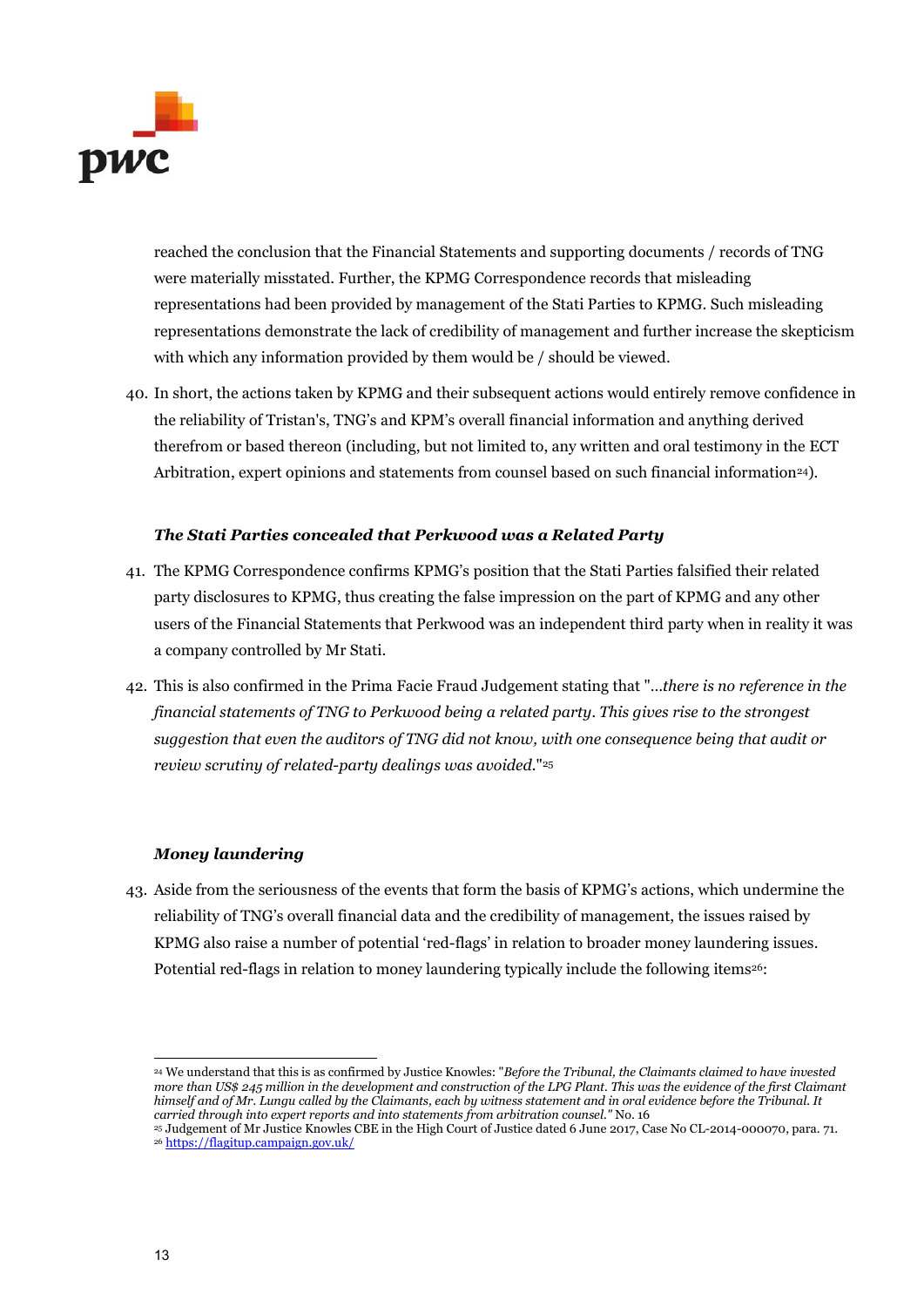

Transactions: Are transactions unusual because of their size, frequency or the manner of their execution, in relation to the client's known business type?

Structures: Do activities involve complex or illogical business structures that make it unclear who is conducting a transaction or purchase?

Assets: Does it appear that a client's assets are inconsistent with their known legitimate income?

Resources: Are a client's funds made up of a disproportionate amount of private funding, bearer's cheques or cash, in relation to their socioeconomic profile?

Identity: Has a client taken steps to hide their identity, or is the beneficial owner difficult to identify?

Behaviour: Is the client unusually anxious to complete a transaction or are they unable to justify why they need completion to be undertaken quickly?

Political Status: Is the client engaged in unusual private business given that they hold a prominent public title or function? Or do they have ties to an individual of this nature?

Documents: Are information or documents being withheld by the client or their representative, or do they appear to be falsified?

Geographical Area: Is the collateral provided, such as property, located in a high-risk country, or are the client or parties to the transaction native to or resident in a high-risk country?

Choice of Professional: Have you, or other professionals involved been instructed at a distance, asked to act outside of your usual speciality, or offered an unusually high fee?

44. The fact that Perkwood was a dormant company, yet ultimately, as we understand, purported to charge TNG in excess of USD 130 million, would certainly raise a red flag in terms of both the size of these transactions and the illogical transaction structure. Similarly, the fact that the Stati Parties apparently mis-represented to KPMG the status of Perkwood as a related party, and did not go on to address the queries raised by KPMG, raises red flag factors around both "identity" and "behaviour". Ultimately, the questions raised by KPMG around the transactions between TNG and Perkwood bring into doubt the rationale for the transactions and also raise a number of serious money laundering red flags.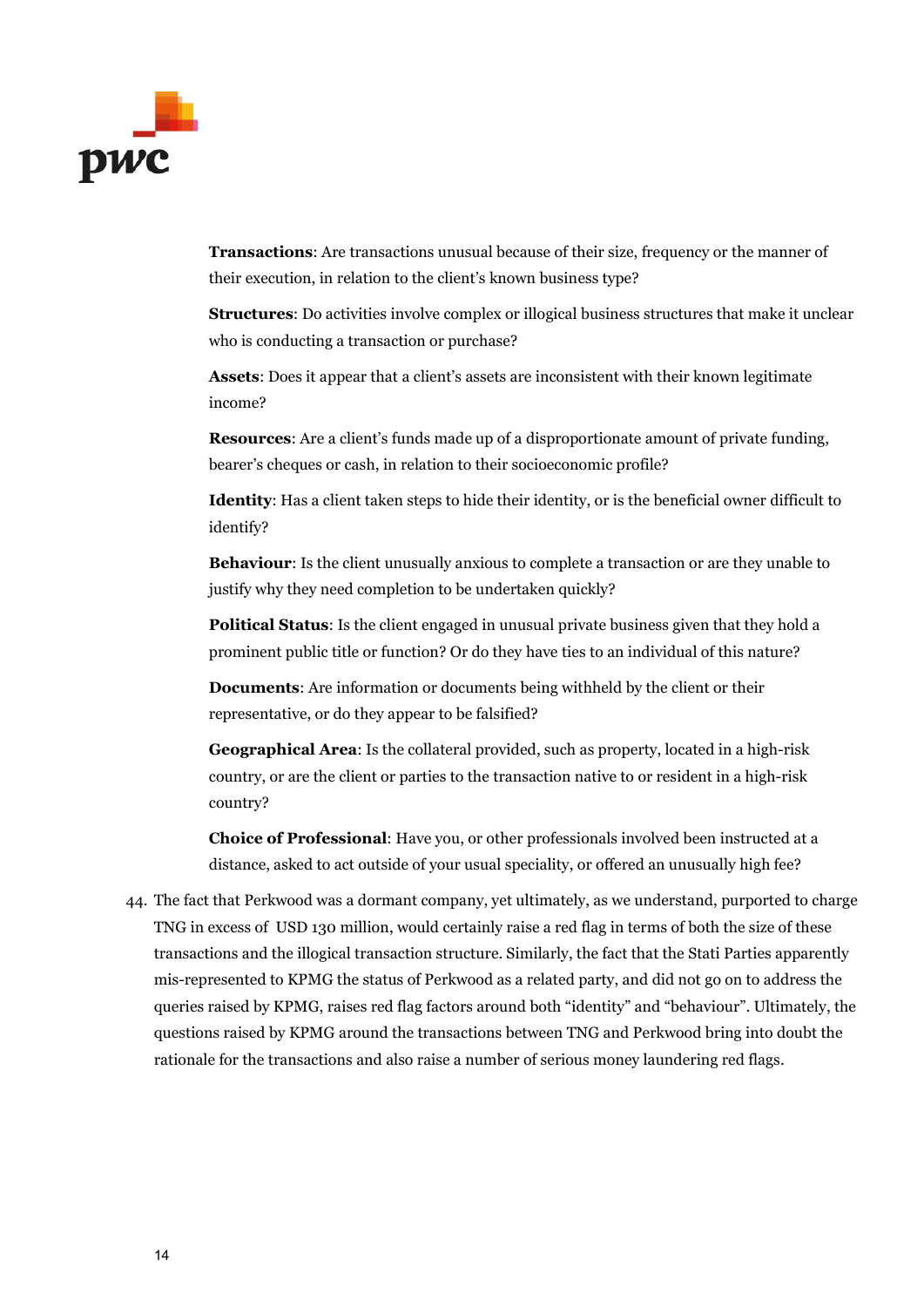

### Amounts already received by the Stati Parties

45. To the extent that the Awarded Amount was meant to compensate the Stati Parties for alleged losses suffered in respect of their alleged investment in Kazakhstan, including in respect of the LPG Plant, and to the extent that the Stati Parties had already potentially drawn a constructive dividend by shifting funds from TNG through inflated value transactions with Perkwood, this inflated cost would reflect a double-counting of the alleged investment, to the benefit of the Stati Parties.

# No explanation from the Stati Parties

- 46. The KPMG Correspondence shows that the Stati Parties at no point in time, and despite repeated requests from KPMG, provided any explanation for the issues raised by KPMG. KPMG states so explicitly in three different letters to the Stati Parties.
- 47. KPMG having to raise these issues with Mr Stati in the first place would presumably reflect the fact that KPMG itself was unable to identify a basis or explanation for the issues based on their knowledge, information and documentation obtained as the Stati Parties' auditors over the years of their auditing.
- 48. The Stati Parties failed to provide explanations to KPMG even though the issues raised by KPMG as of early 2016 (and thus before the start of the proceedings for the enforcement of the Award) were and are, as we understand, the main subject of numerous court proceedings in seven jurisdictions.
- 49. The failure of the Stati Parties to provide KPMG with explanations caused KPMG to take the extraordinary step of withdrawing their audit reports.
- 50. We understand that the Stati Parties sought to raise various positions in certain court proceedings in defence against the fraud allegations. We set out below an overview of these positions, as well as how these positions compare to the findings from the KPMG Correspondence set out above as well as our understanding of the Republic of Kazakhstan's response to these positions.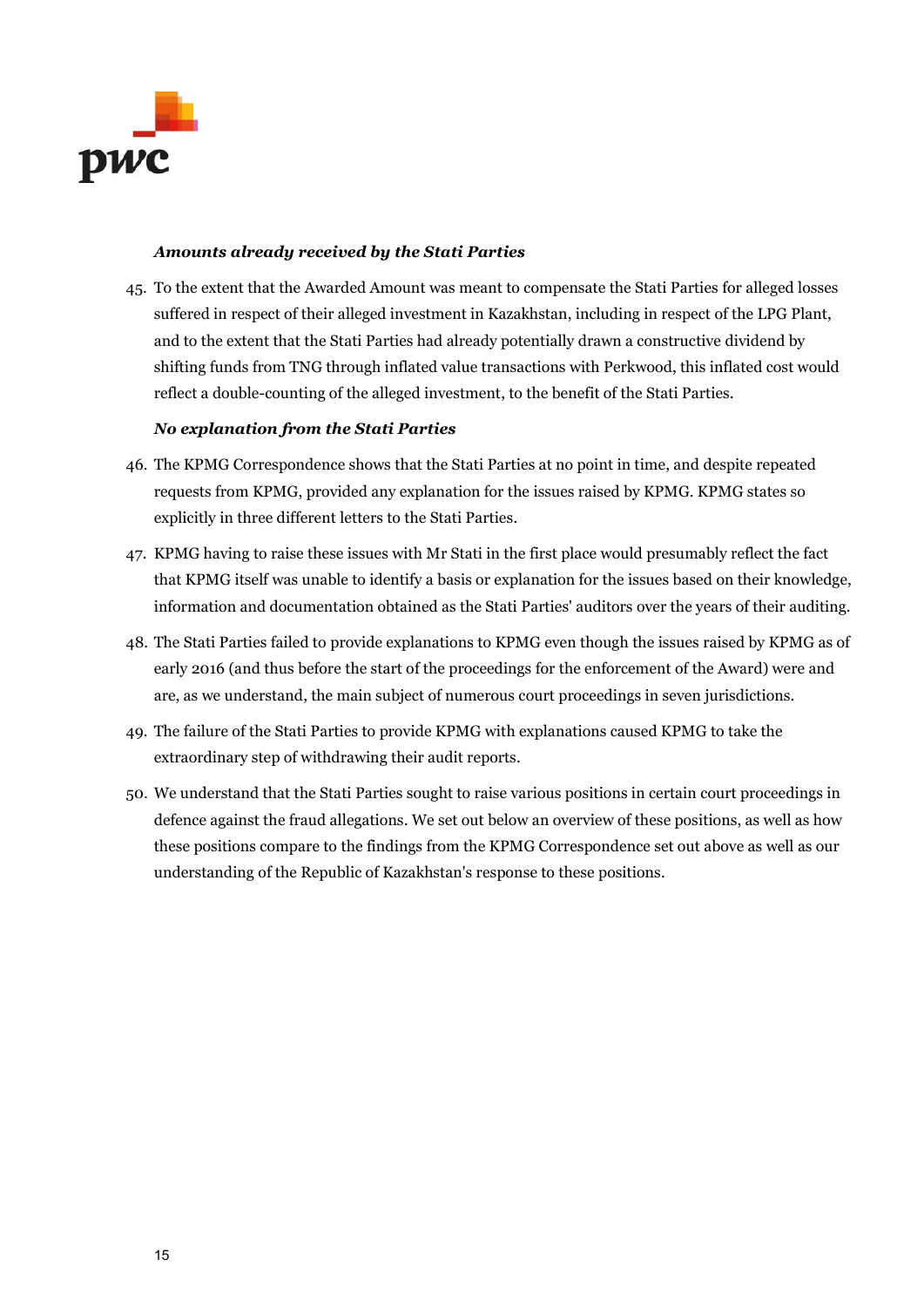

**Position 1:** The Stati Parties never concealed that Perkwood was a related party

This position contrasts to the following:

- $\triangleright$  We understand that Mr. Lungu confirmed under oath that the Stati Parties knowingly and repeatedly misrepresented to KPMG for the express purpose of concealing that Perkwood was a related party.
- $\triangleright$  KPMG confirms explicitly in the KPMG Correspondence that the Stati Parties presented Perkwood as a non-related company, concluding arms' length contracts and that it was not revealed to KPMG that Perkwood was a Stati Party.
- $\triangleright$  KPMG had notified Mr Stati in 2016 that the Stati Parties' statements to the Svea Court of Appeal were in contradiction with the statements made to KPMG.
- $\triangleright$  We understand that the Stati Parties belatedly admitted that Perkwood was related after the Republic of Kazakhstan submitted the Powers of Attorney from Perkwood to Anatolie and Gabriel Stati.

Position 2: Perkwood is an operating company and provided legitimate services

This position contrasts to the following:

- KPMG confirmed that Perkwood is a dormant company.
- The Stati Parties do not provide this explanation to KPMG within the KPMG Correspondence.
- $\triangleright$  In any event the activities of a company are reflected in contracts, invoices, correspondence. We understand that no supporting documents were presented by the Stati Parties.
- $\triangleright$  We understand that no witnesses or experts were presented by the Stati Parties to address this allegation.
- $\triangleright$  We understand that the only employees listed in the Perkwood Agreement are employees of the actual supplier, TGE.

**Position 3:** The TGE / Perkwood scheme is a legitimate transfer pricing mechanism

This position contrasts to the following:

 $\triangleright$  A transfer pricing mechanism takes place between related parties. The Stati Parties concealed from KPMG and others that Perkwood was a related party and instead presented Perkwood to KPMG as an independent third party (and hence this was not presented to KPMG at the time as a transfer pricing mechanism).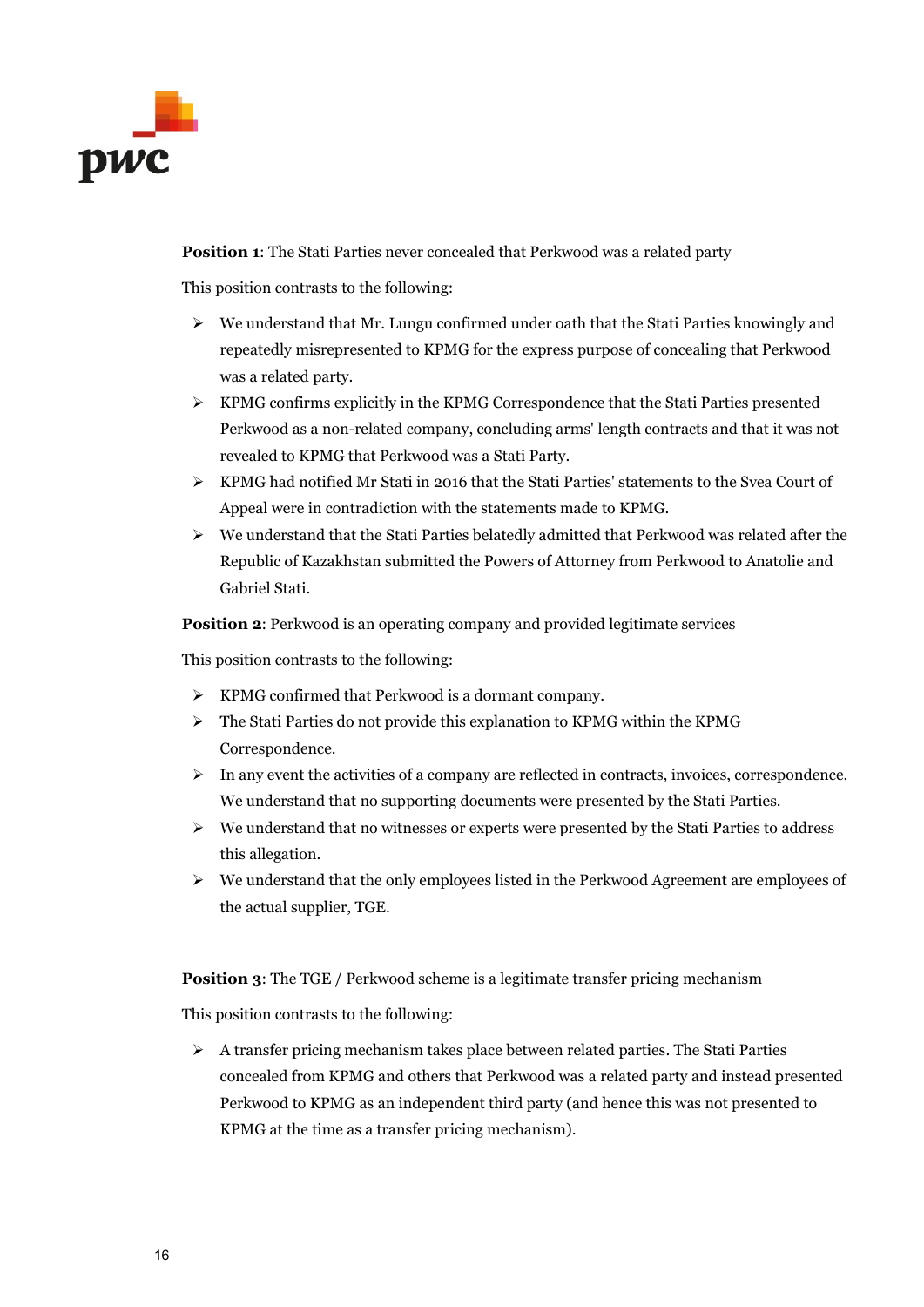

 $\triangleright$  There does not appear to have been a basis for the inflated costs charged by Perkwood to TGE and so this would not represent a legitimate transfer pricing mechanism. This is further enforced by the absence of employees etc. of Perkwood which would also raise concerns as to how Perkwood could have added sufficient value to have justified the level(s) of alleged transfer pricing.

**Position 4:** The tripling of the LPG Plant costs is caused by transport, storage and insurance

This position contrasts to the following:

- $\triangleright$  We understand that the Stati Parties do not provide supporting documents.
- $\triangleright$  It does not appear plausible that for a plant for which we understand the principal equipment actually only cost approximately USD 35 million, there would be legitimate costs of transport, insurance and storage amount to almost triple the equipment price.

**Position 5:** USD 31 million in costs for the LPG Plant relate to spare parts

This position contrasts to the following:

- $\triangleright$  It does not appear plausible that a plant for which we understand the principal equipment actually only cost approximately USD 35.1million would require spare parts of almost the same value.
- $\triangleright$  We understand that no plausible supporting documents were submitted by the Stati Parties.

**Position 6:** The increase in costs for the LPG Plant was caused by foreign exchange differences

This position contrasts to the following:

- $\triangleright$  We understand that no supporting documents were submitted by the Stati Parties in support of this allegation.
- $\triangleright$  It does not appear plausible that the tripling of the LPG Plant costs can be the result of foreign exchange differences.
- 51. We note that the nature of the alleged positions adopted by the Stati Parties changed over time. None of these alleged positions answer the questions raised by KPMG in the KPMG Correspondence.